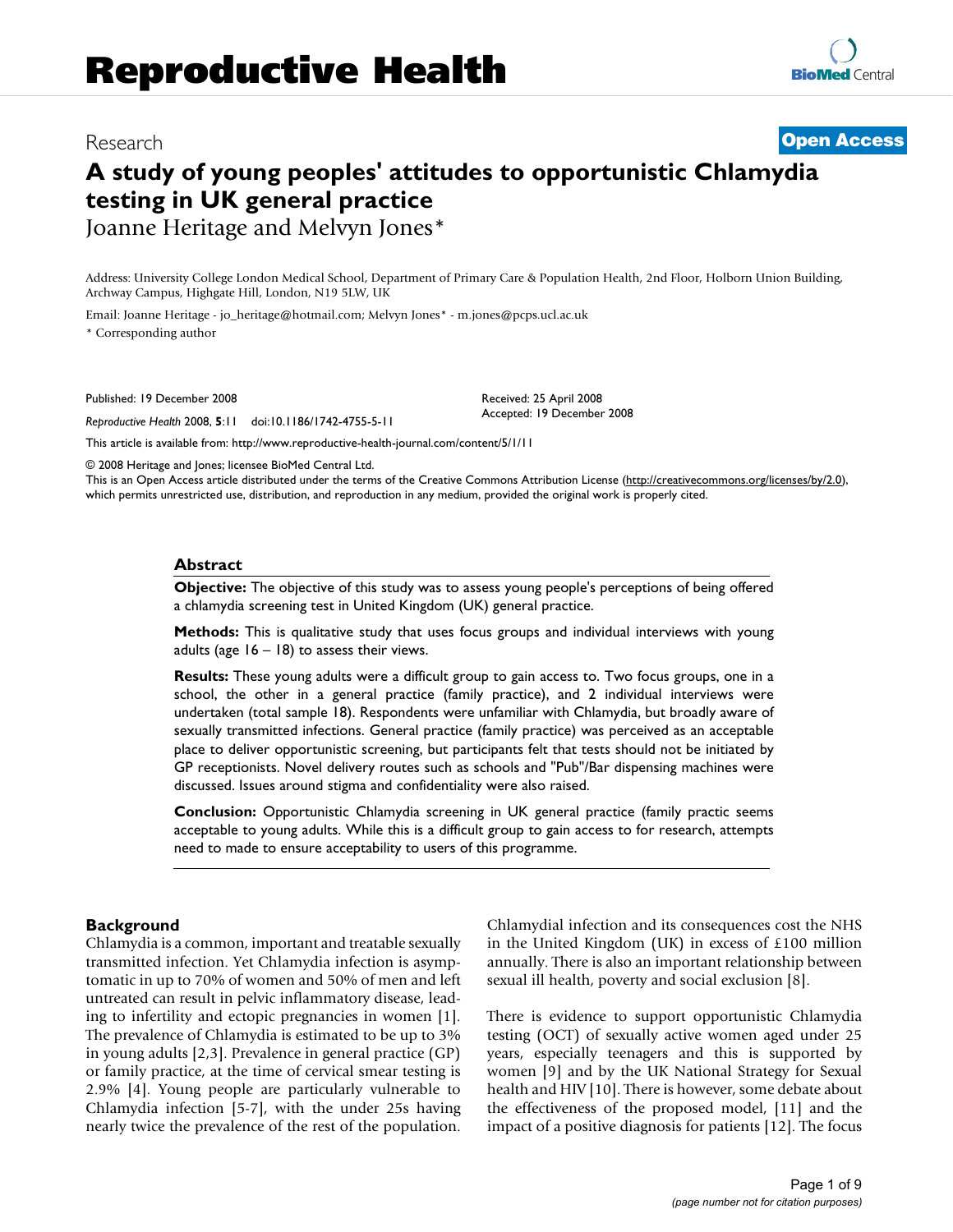for screening has traditionally been in family planning and genitourinary (GUM) clinics [13]. OCT however, will also be available in UK general practice [1] (family practice) but there are coverage, [14] logistical and commissioning issues to be resolved [1]. Targeted Chlamydia testing screening in primary care is used in other countries [15].

Primary care staff have voiced concerns regarding administering OCT in general practice (family practice). UK GPs report difficulties with screening for Chlamydia, citing time issues involved in "discussing sexual health issues, gaining consent, and performing the test procedure and to ask about contact tracing" [16]. In the pilots that have been conducted, it has often been left it to reception staff to approach patients about testing; a role they feel neither qualified in, nor comfortable with [17,16,18].

Public knowledge about Chlamydia and the consequences of untreated infection is poor, [19,20] suggesting the motivation to be tested will be low [16]. It has also been found that those with the most sexual partners, are the least likely to be registered with a General Practitioner (GP)/family physician, and consult GPs less often than those with fewer sexual partners [21]. OCT in general practice (family practice) may therefore miss those most at risk [22]. In the US, young people's beliefs about Chlamydia screening programmes revealed a lack of knowledge about Chlamydia and confidentiality concerns regarding around self testing at home [23].

The UK Department of Health (DoH) (2004) National Chlamydia Screening Programme (NCSP) aims to offer opportunistic screening to all those who are sexually active under 25 years of age, attending a variety of health care settings in England by 2008 [24]. The screening test involves self testing using urine and vulval swab methods, which is both highly sensitive, and acceptable to users [25,26].

# *Research Aim*

To explore the attitudes of young people towards opportunistic Chlamydia testing in general practice.

# **Methods**

This was a qualitative study using audio-taped focus groups (FG), and interviews with young people[27] The FG was led by a moderator and observer, with both making field notes during and after the group. If insufficient participants could be recruited, individual interviews were to be used as a "fall back" option.

# *The Focus Group/Interview Process*

An interview schedule or topic list was used (see appendix). The core schedule remained the same throughout

the study, but was elaborated iteratively from previous sessions. The format of each FG/interview was identical. The participant/s were introduced to the characters of a similar age: Louise and Chris. The participants were encouraged to speak about the experiences of Louise and Chris rather than their own.

Participants were allowed to handle the test kits. There were two types of kit: the female only kit contained a vulva-vaginal swab and the male and female kit contained a urine pot. Both contained a DoH patient information leaflet, and instructions on how to carry out the test. The process of the FG and interviews followed guidance [28,29] on how to conduct both type of activities and how best to observe the participants. Krueger & Casey suggest, 'moderators should try to restrict head nodding' [28]. The moderator accepted all points of view without showing any preference to any particular ideas and declined any questions regarding the nature of the subject material until the end of the discussion, so that the participants drew all their ideas purely from their own knowledge and what they had managed to glean from the DOH leaflet.

# *Respondent Validation*

Issues raised during data collection were summarised, by the observer so participants could verify the data. The moderator and observer held a recorded debriefing after each FG, which was transcribed and verified. Key themes identified in FGs were used to inform subsequent FGs so that the data collection and the analysis, would be iterative.

# *Sampling & setting*

We wanted to sample young people across a wide range of socio economic and educational backgrounds. FG participants were to be recruited from the 15–18 age group. They were to be purposively sampled from pupils at secondary/ senior schools in the borough of Enfield and from among patients at a GP Surgery in Enfield in the same age range. Enfield is a suburban borough on the outskirts of London, UK. The FGs were to be conducted both in schools and the practice.

A letter of introduction was sent to the 19 Heads of the secondary schools (children aged 11–18) in the borough. The schools were selected using the UK Office for Standards in Education (OFSTED) report data, with the aim of recruiting from schools above and below national average academic achievements. Volunteer participants were to be recruited following a short verbal presentation on the study.

A similar method was planned for the GP sample, with the aim of capturing the views of those, not in education. Written information about the study was provided to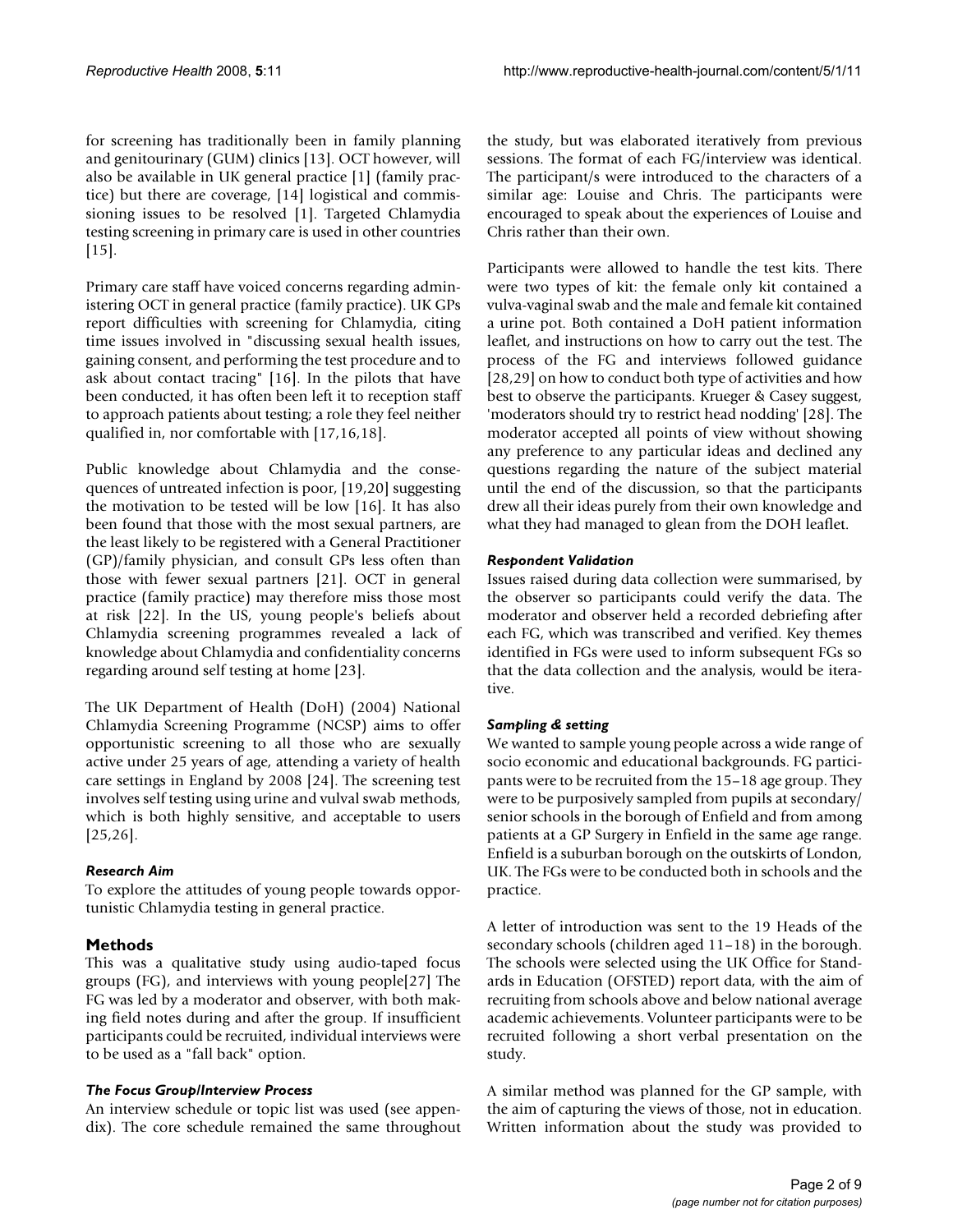both groups. The participants from the practice population were recruited by means of a letter and reply slip sent by the practice. Informed consent would be obtained from participants over 16 or from the parents/guardians of participants under the age of 16.

### *Ethical Approval*

Ethical approval was obtained from the Barnet, Enfield & Haringey Local Research Ethics Committee.

#### *Ethical Issues*

### *Confidentiality*

Personal information may have arisen in the course of discussion, so it was necessary that the investigators and participants alike respected confidentiality.

#### *Stress to the participants*

The discussion was related to sexual behaviours and although personal information about the participant's sexual activity was not explored, this may have caused concern. Boundaries were discussed prior to the discussion and monitored by the observer.

*Discussing matters related to sex with those under the age of consent* Special precautions were in place for those under 16, but were not needed. In the UK consent from children can be obtained if they are adjudged to pass the Fraser competence rules, where "children aged under 16 who have the legal capacity to consent to medical examination and treatment, providing they can demonstrate sufficient maturity and intelligence to understand and appraise the nature and implications of the proposed treatment, including the risks and alternative courses of actions" [30].

#### *Analysis*

The audiotapes were transcribed verbatim and were validated against the audiotapes. The moderator and the observer coded the responses into categories based on the original research questions and other opinions that arose during the FG and interviews using the 'Long-Table Approach', [28,29] where each quote is categorised according to the question it answers/offers an opinion on. The coding is repeated until satisfactory concordance is reached. All the responses to each question are then summarised in a descriptive summary and major themes identified from this data.

The concepts were coded and used to link segments of narrative to create categories with common properties. Finally two researchers coded the transcripts into the emergent domains. Saturation of data was achieved when no new issues were arising in the focus groups or the interviews.

#### *Expected outcomes*

1. Data on whether young people believe that General Practice is an appropriate setting for OCT.

2. Data on alternative settings for OCT.

3. Data on how the subject of OCT should be approached.

4. An analysis of the above qualitative data for any other major themes that emerge from the FGs.

#### **Results**

As might be expected with the nature of the subject and the age range of the participants, the study protocol diverged from plan and we needed to use individual interviews, in addition to the planned focus groups (but we stayed within what had been agreed with the ethics committee).

#### *School population*

Only one school (from 19) agreed to take part. JH was invited to attend the year 12 (pupils aged 16–17) assembly, but the school had inadvertently booked another speaker. Fortunately the school had advertised the study and had recruited 12 volunteers to participate (more than the requested 6 participants). Rather than turn the volunteers away, a FG was conducted with 12 participants. As they were aged 16 or 17 they were able to consent to participate themselves. The group consisted of 12 participants, 1/3rd male, with varied ethnic backgrounds, including students of white, black Caribbean, south Asian and oriental backgrounds.

#### *Practice population*

Practices do not maintain data on young people's educational status, so we were unable to target specifically those outside of full time education. We wrote to 403 of the practice patient population of 15–18 year olds; ten agreed to take part, 45 declined to participate and three letters were returned as the "addressee not known". It was only possible to contact six out of the ten practice participants who had agreed to participate despite repeated attempts to contact by letter and phone.

Some that declined gave reasons such as family or personal illness and school commitments

*'apologies – studying for GCSEs\* and can't really spare the time'*.

(\*GCSE: General certificate of secondary education- the UK high school exit exam)

Two replies written in the same handwriting were replies from patients belonging to the same family, which might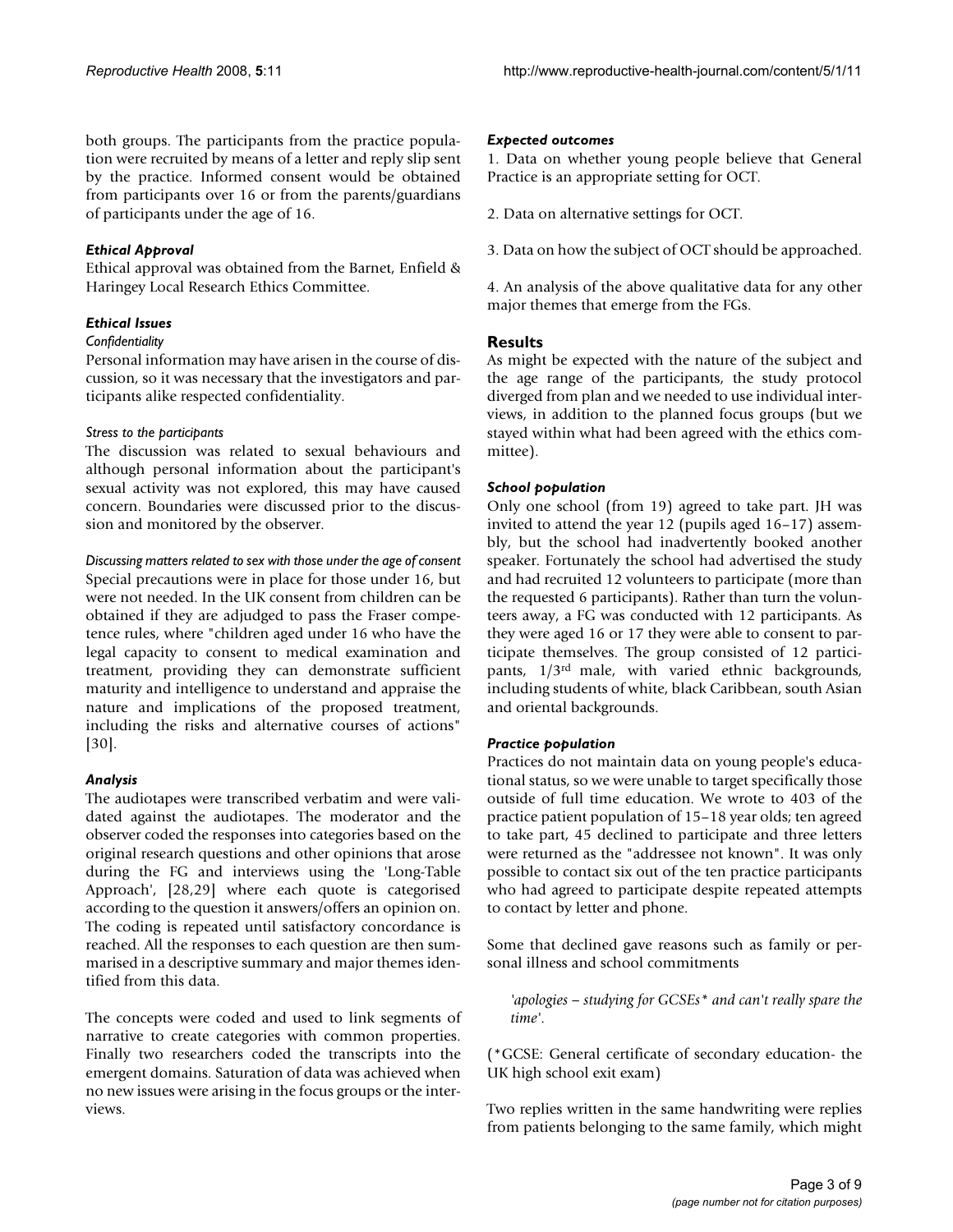imply a parent did not wish for their children to participate in the study.

The practice focus group consisted of 4 participants, age 16 to 18 with an even gender mix and from white British backgrounds.

Two "GP practice" respondents were unable to attend the focus groups and so two "one to one" interviews were conducted in their homes (with a friend or family member present). None of the participants in the study had parents present during the interview. These respondents were white British women, aged 16 and 17.

## *Themes arsing from interview/focus groups*

*Attitudes to Opportunistic Testing in General Practice*

In exploring young people's attitudes to OCT in General Practice, none of the participants were adverse to the idea of opportunistic Chlamydia testing (OCT).

*'I think it's a good idea to give that opportunity to young people because I don't think that age group would just decide to do it without someone approaching them first*. (White female, I2) [34]

However, participants used words such as 'embarrassed' and 'scared' to describe how the characters might feel if they were given an OCT kit.

*General practice, an acceptable place for OCT*

There appeared to be no objection to the use of General Practice as a location for screening.

*'The thing is, if you don't make it available in General Practice, people are going to have to make a special journey to, like a sexual health centre or hospital or wherever. They may think "Well I haven't got it, so there's no point in me getting a test so why make the effort to go there?" Basically it's simpler just to have it at the GP*.' (White male, FG1) [52]

There were however, some concerns about the use of General Practice as a screening location. In the FG all present were surprised that they rarely saw their peers at the doctors.

*'Young people rarely go to the doctor, I think.'* (White male, FG1) [12]

## *Female only screening*

Both male and female participants were concerned about the prospect of targeting females only for opportunistic Chlamydia screening.

*'I mean, what's the point in testing just women if men are also at risk?'* (White female, FG1) [18]

Participants in both the FGs realised that the reason that females might be targeted more than males was because the Chlamydia complications were borne more heavily by females.

## *Sexual Partner Tracing*

Partner tracing was naturally a cause for concern and participants were not aware that they may be asked to approach their own past sexual partners if they were to test positive for Chlamydia. Some participants raised the issue that some people do not know their sexual partners well enough to enable partner tracing.

*'what about if you had a one night stand or something like that and you actually don't know this person that well? What do you do then?* (White female, FG1) [45]

## *Concerns About the Use of Receptionists*

Although the participants agreed there was a need for OCT, most expressed serious concerns about the use of receptionists as the point of OCT recruitment for several different reasons.

*'If you request it or if the doctor talks to you about it first, it's fine but if you're given it out of the blue, like going up to the desk and that and "here, have this (OCT kit)", it's a bit intimidating I think.'* (White female, I1) [46]

There were concerns about the lack of privacy in the reception area. When asked about what other patients in the waiting room might think about young people receiving testing kits, this participant responded:

*'They might feel a bit ashamed as well because...other people in the room that might see the packet being handed to them..., they'd be thinking, that person might have Chlamydia. ...then they are all having a discussion about the person's life,'* (Black female, FG2) [69]

*'Then again, would that be written across it?'* (Referring to the 'Chlamydia Screening Programme' label on the envelope) (White female, FG1) [21]

It was evident that the participants felt that OCT was a sensitive issue and required tact and privacy. The participants felt that young people would want to ask questions about OCT, that might not be appropriate to ask a receptionist or in the reception area.

*'I think it should have been the doctor (that handed out the testing kit). Just someone to explain what this is, why has it*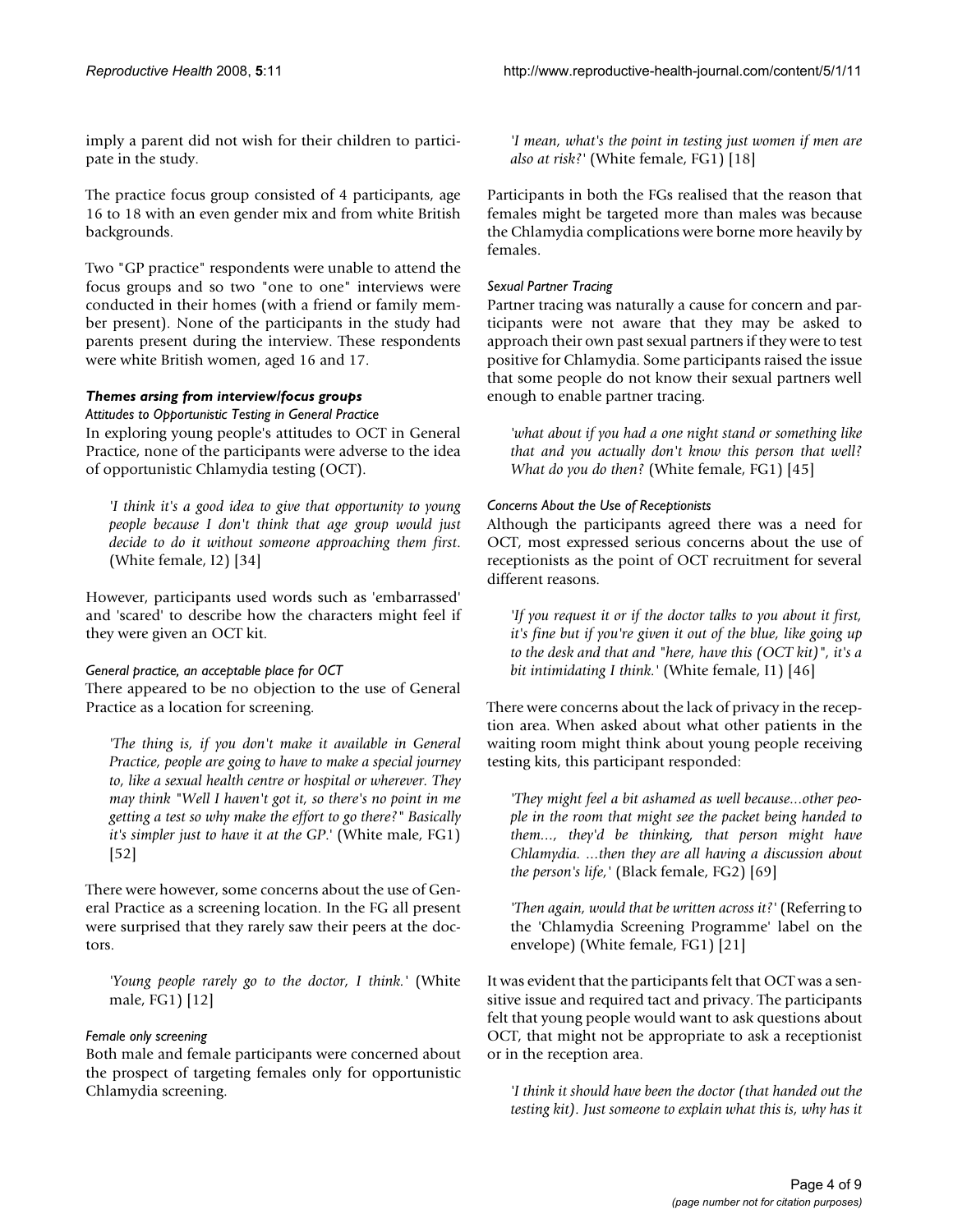*been given to me. What Chlamydia is; just more.'* (White male, FG1) [36]

All the participants thought about how a young person might feel if they were recruited to the programme at the reception desk, in front of their parents. Most of the comments demonstrated strongly negative attitudes to this situation.

*'It would be excruciatingly embarrassing.'* (White male, FG1) [8]

*'I'd feel embarrassed cos then it won't be a secret. If my parents were exposed to it as well, I would be more ashamed, then I wouldn't be able to look at their face and talk to them face to face as I used, cos I would know, that they know what I have now... especially if my Mum was with me.'* (Asian female – wearing a Hijab\*, FG2) [75]

(\* a headscarf worn by women from more observant Muslim traditions)

Surprisingly though, some participants felt that the presence of their parents might be a positive factor.

*'A person like Louise*<sup>α</sup> *might actually feel okay and feel good cos she'd have the support of her Mum there. She might feel a bit nervous about taking this whole test and she (her mum) might be able to calm Louise down so she can like go and do it properly.'* (Black female, FG2) [54]

There was a strong feeling that it should be the young person's GP that should introduce the idea of Chlamydia testing and distribute OCT kits, even when they had gone in for a non-sexually related problem.

*'The doctor would have to deal with the issue that Chris*<sup>α</sup> *actually went in for, first of all and then just say, "by the way, I can give this thing so that you can get tested if you want to.* "' (White male, FG1) [43]

The participants demonstrated great sensitivity regarding the limited amount of time that a GP has with their patients.

*'But then that takes time away from treating other patients if you have to spend five minutes explaining every time an over 16-year-old comes into your surgery, it would take you quite a long time.'* (White, Female FG1) [38]

The participants were asked whether the possibility of OCT taking place at their doctor's surgery would dissuade them from visiting their GP. This question elicited a range of views.

*'I don't think it would; personally, it wouldn't affect how often I went to the doctor'* (White male, FG1) [47]

however, one participant felt that it might.

*'Some people might be scared of going to the GP if they are thinking they are gonna get this packet every time.'* (Black female, FG2) [54]

When asked how Louise would feel about talking about Chlamydia if she had known her GP from a young age or that her GP was also her parents' GP, participants demonstrated a high regard for the GP's professionalism and their rights to confidentiality.

*'If the GP was a professional, he wouldn't tell her parents anyway.'* (White female, I2) [15]

# *Other venues for OCT*

Schools were suggested not only as an alternative recruitment location, but also as a method of supporting OCT carried out at other sites.

'If you educated them at school, they would know what Chlamydia is all about and by the time they go to their GP and they hand that pack out, they'd know what it's for.' (*Black African male, FG2*) [37]

A surprising suggestion as a method of providing OCT was aired.

*'Perhaps like, in pub (Bar) toilets, or wherever you have condom machines, also have a separate machine that you can get the pack from.' (White male, FG1)* [26]

But this idea was not well received by others.

*'buying tampons, it's not a problem but something like Chlamydia, it's got like, more of a stigma attached to it and so I don't think that many people would buy it* (a test kit)*in a toilet.'* (White female, I2) [96]

*'I dunno about that, a bunch of rowdy lads, a few pints, Chlamydia testing... I mean you know where this is heading.'* (White male, FG1) [28]

The idea was not completely written off by all participants with OCT kits likened to kits already widely available in the public domain.

'But if you do that, over time people gradually get used to it, like pregnancy tests now... after a while people would be more comfortable with it.' (*Black African male, FG2*) [36]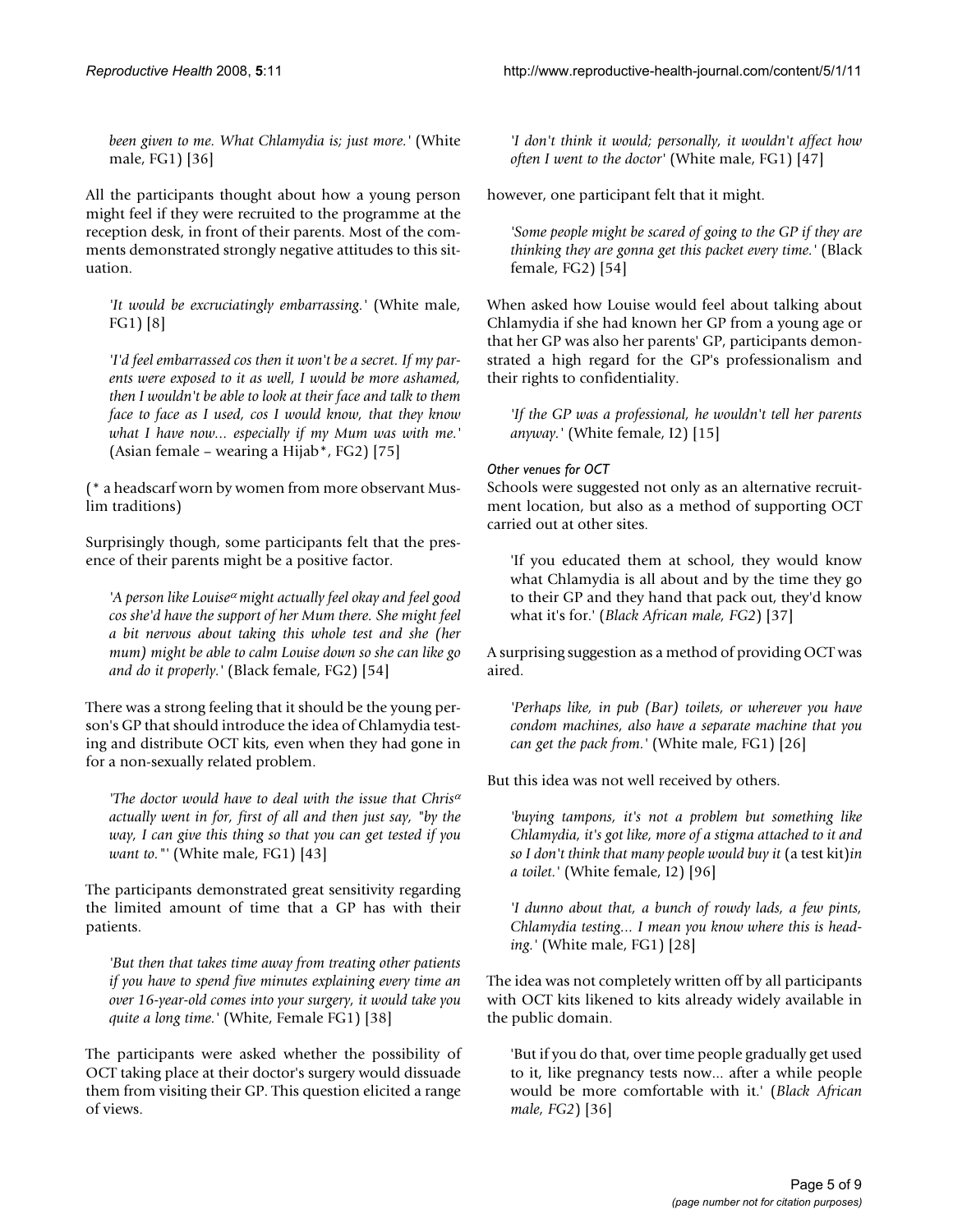## *Urine Testing the Preferred Method*

The participants were asked whether they felt Louise and Chris would be able to carry out the tests having read the instruction leaflets.

*'It's really clear like what to do, but if you're a girl and you haven't used tampons... and this is the only option that you're given, I think that you'd be too scared to do it because you wouldn't know if you were doing it right.'* (White female, FG1) [60]

Although the testing kits were introduced as the 'female only testing kit' and the 'male and female testing kit', the females very much focused on the female testing kit and did not realise that they had the opportunity to make use of either.

*'I didn't know that you could do either. I know what I would go for, I would go for the urine test, I'm sure Louise would as well.'* (White female, FG1) [31]

Most female participants were not very positive about using the female only testing kits.

*'Ouch! (Looking at the female only testing kit) I wouldn't do it.' (White female, FG2)* [15]

*'I've got good aim, its still better than bloody, (the participant motions self swabbing) I ain't putting that in there! (White female, FG2)* [44]

It was felt that young people would have no problems using the urine testing kit. With regards to the self-taken vulva-vaginal swabs, only one participant felt that she had no preference to either testing kit. Most females thought it would depend on the young person and her experience with things such as tampons as to whether she would consider and manage to take the test.

# **Discussion**

The results of this study would suggest that the participants accept the necessity of the NCSP and are happy for the General/Family Practice to be one venue for screening for Chlamydia. Participants felt strongly that it should be their own GP or Practice Nurse who approached them, rather than being recruited by reception staff. It is questionable if GPs' receptionists would have the time or skills to assess if a person was competent in order to recruit them to the NCSP as "The screening-initiator is responsible for ensuring that any under-16 year old being offered screening is competent to make an informed decision based on the Fraser Guidelines" [31]. According to Perkins, [21] receptionists themselves objected to only partially being involved in patient care, and found that, like our participants, 'reported 'embarrassing' instances or difficulties with patients accompanied by a parent or partner.' Other literature paints receptionists as being perceived by patients as obstructive or intrusive [32]. However full team engagement including reception staff boosts uptake rates [33].

All of the participants agreed that NCSP should target both males and females. This does not fit with the UK Government Dept of Health Information leaflet (2003), which states 'Men will not routinely be included in this screening programme".

One interesting suggestion is using schools to distribute testing kits. This is just one of many ideas for OCT to take place outside of the GUM setting that have been proposed. A press release by the DOH, 'Chlamydia screening on the high street', describes making Chlamydia screening available in pharmacies. Other initiatives include "pee in a pot" days held at military bases, colleges and youth settings [34]. Pavlin reports a desire for similar wide ranging accessibility of methods, internationally[9]. However, non invasive testing [35] from primary care[36] remain the preference in the UK and internationally [37].

## *Strengths and limitations of this study*

Although there are limitations to our data, the study does give us an important (although incomplete) insight into the beliefs of this group. This, unsurprisingly was a difficult study to obtain participation and stakeholder (Ethics committees, Schools, Primary Care Trusts Research & Development bodies) approval for. We did eventually recruit and manage to talk to young people from a wideranging population in terms of gender mix and ethnicity within the 15–18 age group, about OCT. The participants from the school were all from year 12. This means that selection bias affects the results for this age group, as they have remained in education after the minimum legal leaving age. We had mixed fortunes with regard to recruiting those who were not in full time education, in that we made initial contact but ultimately unsuccessful in doing the interviews (despite several attempts). This means that it may not necessarily be possible to generalise the views obtained in this study to the working and unemployed population in the 16–18 age group.

Is this research in a London borough generalisable to the UK? The UK prevalence of Chlamydia is broadly similar to the rest of Europe [38]. Enfield is a borough that has a broad socio economic and ethnic mix; it contains wards in both the 20% most deprived and the 20% most affluent areas in England [39] and educational attainment levels very similar to the UK. Notwithstanding this, our study school has GCSE and A Level (pre university exams in the UK) result attainments that are below the Enfield and National average [40]. In Enfield, 23% of the population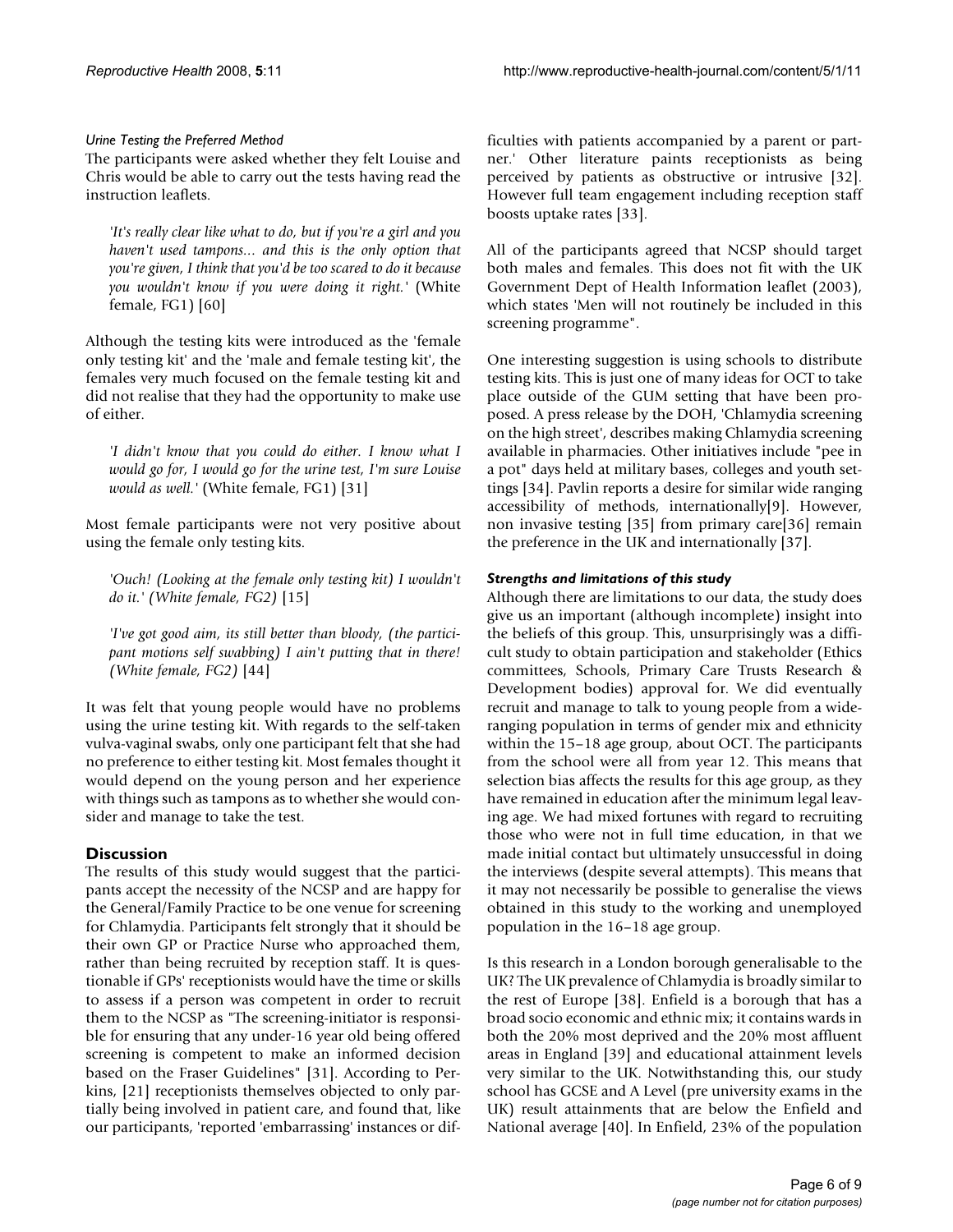belong to black and minority ethnic groups [41] and this was reflected in the ethnic make up of our respondents (including our ability to incorporate the views of a young Muslim woman). Ensuring representation of these ethnic groups is especially important, as the results from the first full year of the NCSP found that risk factors for Chlamydia "positivity" included non-white ethnicity [42].

Discussing issues related to sex with young adults is difficult due to: their own social and academic time constraints, their reluctance to discuss sexual matters with adults, and parents' reluctance to admit their children are in the transition to becoming sexually active. Embarrassment about discussing issues related to sex is not however, confined solely to young adults [43].

The qualitative nature of the study enabled the discovery of novel findings and the generation of some creative alternatives to OCT such as making testing kits available via schools and vending machines in public toilets. The vignettes of "Louise and Chris" characters were used to facilitate discussion. The use of vignettes is well established in qualitative research "to allow actions in context to be explored; to clarify people's judgements; and to provide a less personal and therefore less threatening way of exploring sensitive topics" [44]. They are particularly useful when discussing sensitive topics such as sexual health [44]. Allowing participants to handle the test kits also helped contextualise their discussions.

Despite the relatively low number of participants (and low response rate) in this study, saturation point was reached on the major topics of discussion as no new topics were being raised. The use of FG, and an interview methodology improved the reliability of the results through triangulation with each method supporting the results obtained by the other method. There were limitations to our methods; our respondent validation could only be done immediately after the groups as we were unable to individually re-contact participants. However, the speed and immediacy of the process meant that we had high levels of engagement from participants in the process.

There was a real sense that the participants were speaking honestly and in a frank manner. This feeling was supported by an incident in FG two when a member of the school staff entered the room, the room fell silent. As soon as they left the room, the conversation resumed.

# *Reflexivity*

It is important to note that JH is also a medical student and there was an emphasis on developing her reflexivity in order to ensure "face validity" of this qualitative data. She also has an interest in this field of study having previously worked as sexual health peer educator in schools and Girl Guides, and this could potentially have an adverse affect on the results. These experiences may have lead to preconceptions about young people and their knowledge about sexual health matters.

## *Implications for Research*

Enfield is one of only 16 sites funded for the phase two roll out of the UK NCSP, but none of the participants had any direct experience of OCT. A multi-site study across several differing Primary Care Trusts, some active in the NCSP and some not, should be considered.

## *Practice Implications*

The results of this study support the main aim of the NCSP, especially with regard to General Practice being a screening location, but has an impact on the finer details of the local Chlamydia screening plan, which each programme area develops.

The participants of this study would appear to indicate that schools are a useful site for education and promotion of the NCSP. The participants highlighted possible problems being labelled negatively if others found out about a person taking a test and even possibly testing positive. This demonstrates the care that must be taken to ensure that strict confidentiality is maintained throughout the screening process.

When partner tracing was mentioned in the final focus group, some participants said that they knew about it because they had seen episodes of "Hollyoaks" and "Nip & Tuck" (both on UK TV). Television is an excellent medium to promote sexual health issues, especially if young people can relate to the characters facing the issues. The NCSP could exploit this method of communicating issues around OCT. None of the study participants mentioned condom use, which suggests this message as always needs reinforcing with each new group of sexually active adolescents.

# **Conclusion**

Young people believe General Practice to be an appropriate setting for opportunistic Chlamydia testing. Schools are perceived as an acceptable alternative venue to traditional venues for Chlamydia screening, whether this be as a site to distribute screening kits or educate young people about Chlamydia and the National Chlamydia Screening Programme. The subject of opportunistic Chlamydia testing needs however, to be approached in a sensitive manner and ensuring confidentiality.

# **Competing interests**

The authors declare that they have no competing interests.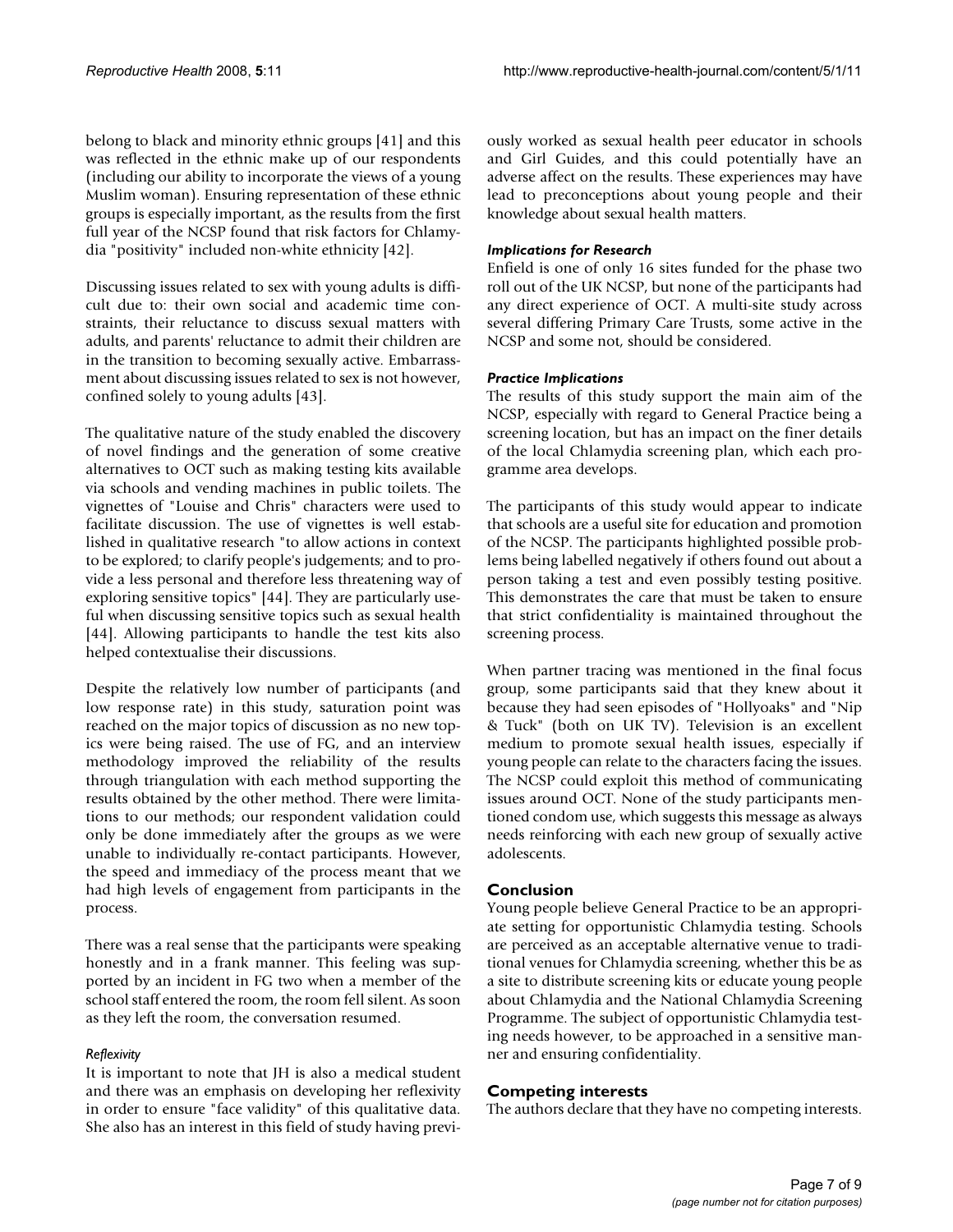# **Authors' contributions**

JH undertook the study MJ acted as supervisor and re wrote for publication

**Appendix** *Focus Group Questions Setting the scene*

(Alter the gender of the role on the wall to suit the focus group)

Louise/Chris goes to her/his local General Practice to see the doctor about a cold that she/he has had for a week. When she/he arrives at the receptionist's desk the receptionist hands her/him an envelope. (Hand out an envelope to each participant).

How do you think Louise/Chris feels about receiving this envelope?

Do you think that Louise/Chris understands why they have been given this envelope?

Do you think Louise/Chris should have been given this envelope by the receptionist?

Do you think someone else should give out the envelope?

Do you think it is appropriate for envelopes like this to be handed out to people like Louise/Chris in a General Practice Surgery?

Where else might it be appropriate to hand out these envelopes?

Do you think Louise/Chris will follow the instructions in the envelope and carry out the test?

Is this the best way to approach/test someone like Louise/ Chris opportunistically? (An explanation of what opportunistic testing is will be given.)

Do you think someone else should give out the envelope?

Give the scenario as if the GP had given the envelope.

What if Louise/Chris have known their GP since they were little? How will they feel if their GP gives them these envelopes?

What if Louise and Chris were under 16 and they were given the envelope, how would they feel?

Do you think Louise/Chris will follow the instructions in the envelope and carry out the test?

Will Louise be more likely to take the test if she receives an envelope without a star?

What will other people in the waiting room think about Louise/Chris receiving these envelopes?

Do you think it is appropriate for envelopes like this to be handed out to people like Louise/Chris in a General Practice Surgery?

Will Louise/Chris visit the GP less if they know they might receive these envelopes when they visit?

Where else might it be appropriate to hand out these envelopes?

Schools – Nurse, request, envelopes to all, test at home.

How often should this be repeated in schools?

Would Louise/Chris make use of tests available from toiled vending machines?

How would Louise feel if only women were tested?

How would Chris feel if only women were tested?

Imagine that Louise tests positive. What might happen to her following a positive result?

How will she feel about having to contact all her ex partners?

What if Louise has lost contact or never knew her ex partners?

Is this the best way to approach/test someone like Louise/ Chris opportunistically? (An explanation of what opportunistic testing is will be given.)

If Chlamydia can result in such catastrophic consequences, should people be forced to test?

## **Note**

<sup>α</sup> Vignette character (see methods)

#### **References**

- 1. Oakeshott P, Hay P, Pakianathan M: **[Chlamydia screening in pri](http://www.ncbi.nlm.nih.gov/entrez/query.fcgi?cmd=Retrieve&db=PubMed&dopt=Abstract&list_uids=15239908)[mary care.](http://www.ncbi.nlm.nih.gov/entrez/query.fcgi?cmd=Retrieve&db=PubMed&dopt=Abstract&list_uids=15239908)** *British Journal of General Practice* 2004, **54:**491-493.
- 2. **Public Health Laboratory Service Communicable Disease Surveillance Centre.** 1995.
- 3. Fenton KA, Korovessis C, Johnson AM, McCadden A, McManus S, Wellings K, *et al.*: **Sexual behaviour in Britain: reported sexually transmitted infections and prevalent genital Chlamydia trachomatis infection.** *The Lancet* 2001, **358:**1851-1854.
- 4. Oakeshott P, Kerry S, Hay S, Hay P: **[Opportunistic screening for](http://www.ncbi.nlm.nih.gov/entrez/query.fcgi?cmd=Retrieve&db=PubMed&dopt=Abstract&list_uids=9487170) [chlamydial infection at time of cervical smear testing in gen](http://www.ncbi.nlm.nih.gov/entrez/query.fcgi?cmd=Retrieve&db=PubMed&dopt=Abstract&list_uids=9487170)[eral practice: prevalence study.](http://www.ncbi.nlm.nih.gov/entrez/query.fcgi?cmd=Retrieve&db=PubMed&dopt=Abstract&list_uids=9487170)** *BMJ* 1998, **316:**351-352.